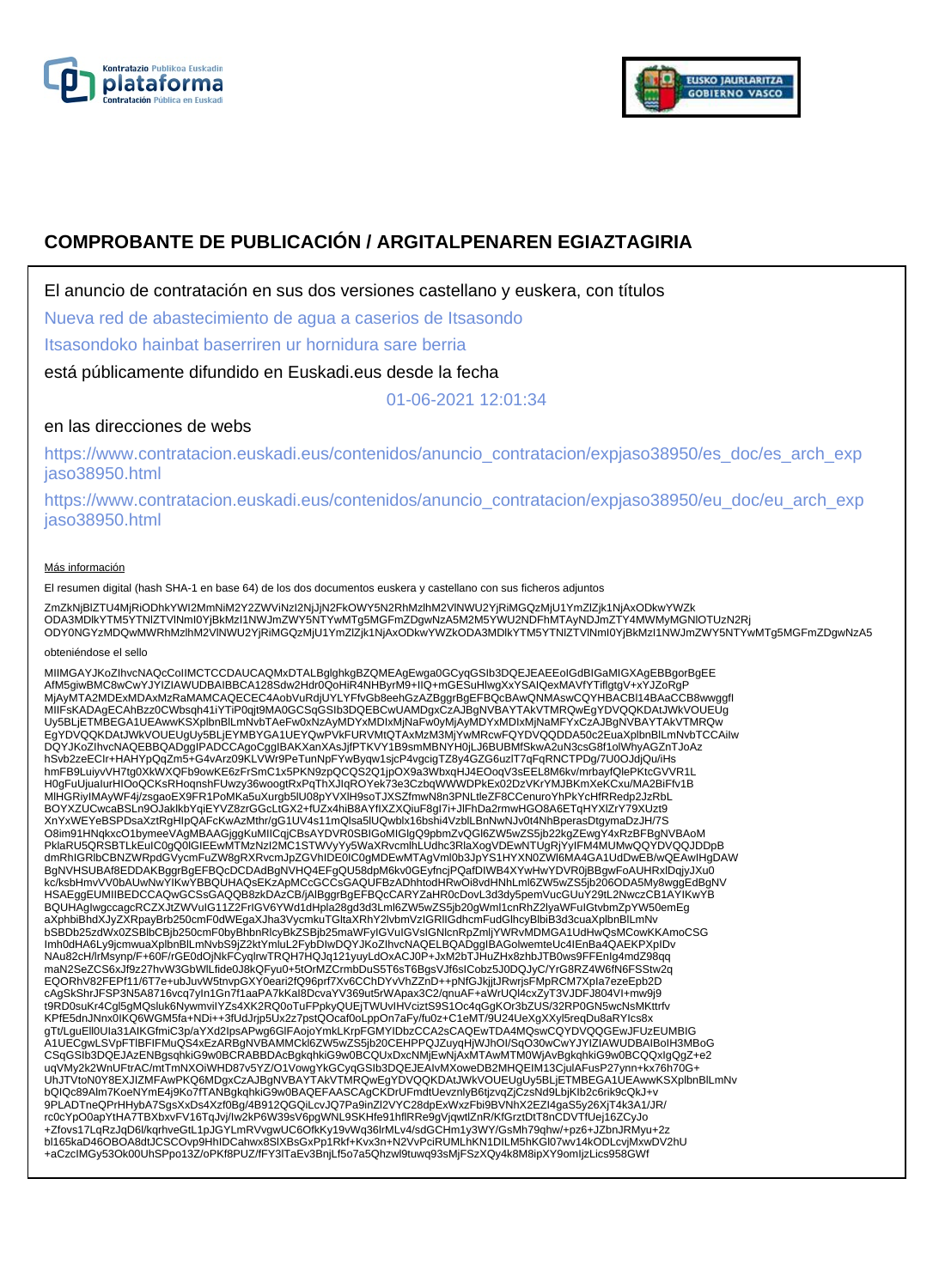



l3UyAKlxZf95vtZCeqy5EF4w9U0ouQH26Vm89R8VNQNjGNBcugirWmp4ITTWGqt877h3wGc6aKMkJDnmOvU15hlTZ4ZV9Pbh/KkQ a6G8vLa6dvqreXdeIblL++wQBrS+ESD65Q==

### Kontratuaren iragarkia, gaztelaniaz eta eskaraz, izenburuekin

Nueva red de abastecimiento de agua a caserios de Itsasondo

Itsasondoko hainbat baserriren ur hornidura sare berria

Euskadi.eus webgunean argitaratzen da data honetatik

2021-06-01 12:01:34

### web hauen helbideetan

https://www.contratacion.euskadi.eus/contenidos/anuncio\_contratacion/expjaso38950/es\_doc/es\_arch\_exp jaso38950.html

https://www.contratacion.euskadi.eus/contenidos/anuncio\_contratacion/expjaso38950/eu\_doc/eu\_arch\_exp jaso38950.html

#### Informazio gehiago

Bi dokumentuen (euskara eta gaztelania) laburpen digitala (hash SHA-1, 64 oinarriarekin), erantsitako fitxategiekin

ZmZkNjBlZTU4MjRiODhkYWI2MmNiM2Y2ZWViNzI2NjJjN2FkOWY5N2RhMzlhM2VlNWU2YjRiMGQzMjU1YmZlZjk1NjAxODkwYWZk ODA3MDlkYTM5YTNIZTVINmI0YjBkMzI1NWJmZWY5NTYwMTg5MGFmZDgwNzA5M2M5YWU2NDFhMTAyNDJmZTY4MWMyMGNIOTUzN2Rj<br>ODY0NGYzMDQwMWRhMzlhM2VlNWU2YjRiMGQzMjU1YmZlZjk1NjAxODkwYWZkODA3MDlkYTM5YTNIZTVlNmI0YjBkMzI1NWJmZWY5NTYwMTg5MGFmZDgwNzA5

denboran digitalki zigilatu zuena

#### zigilua lortzen

MIIMGAYJKoZIhvcNAQcCoIIMCTCCDAUCAQMxDTALBglghkgBZQMEAgEwga0GCyqGSIb3DQEJEAEEoIGdBIGaMIGXAgEBBgorBgEE AfM5giwBMC8wCwYJYIZIAWUDBAIBBCA128Sdw2Hdr0QoHiR4NHByrM9+IIQ+mGESuHlwgXxYSAIQexMAVfYTiflgtgV+xYJZoRgP MjAyMTA2MDExMDAxMzRaMAMCAQECEC4AobVuRdjUYLYFfvGb8eehGzAZBggrBgEFBQcBAwQNMAswCQYHBACBl14BAaCCB8wwggfI MIIFsKADAgECAhBzz0CWbsqh41iYTiP0qjt9MA0GCSqGSIb3DQEBCwUAMDgxCzAJBgNVBAYTAkVTMRQwEgYDVQQKDAtJWkVOUEUg Uy5BLjETMBEGA1UEAwwKSXplbnBlLmNvbTAeFw0xNzAyMDYxMDIxMjNaFw0yMjAyMDYxMDIxMjNaMFYxCzAJBgNVBAYTAkVTMRQw EgYDVQQKDAtJWkVOUEUgUy5BLjEYMBYGA1UEYQwPVkFURVMtQTAxMzM3MjYwMRcwFQYDVQQDDA50c2EuaXplbnBlLmNvbTCCAiIw<br>DQYJKoZIhvcNAQEBBQADggIPADCCAgoCggIBAKXanXAsJjfPTKVY1B9smMBNYH0jLJ6BUBMfSkwA2uN3csG8f1olWhyAGZnTJoAz hSvb2zeECIr+HAHYpQqZm5+G4vArz09KLVWr9PeTunNpFYwByqw1sjcP4vgcigTZ8y4GZG6uzlT7qFqRNCTPDg/7U0OJdjQu/iHs hmFB9LuiyvVH7tg0XkWXQFb9owKE6zFrSmC1x5PKN9zpQCQS2Q1jpOX9a3WbxqHJ4EOoqV3sEEL8M6kv/mrbayfQlePKtcGVVR1L H0gFuUjuaIurHIOoQCKsRHoqnshFUwzy36woogtRxPqThXJIqROYek73e3CzbqWWWDPkEx02DzVKrYMJBKmXeKCxu/MA2BiFfv1B MlHGRiyIMAyWF4j/zsgaoEX9FR1PoMKa5uXurgb5lU08pYVXlH9soTJXSZfmwN8n3PNLtleZF8CCenuroYhPkYcHfRRedp2JzRbL BOYXZUCwcaBSLn9OJaklkbYqiEYVZ8zrGGcLtGX2+fUZx4hiB8AYfIXZXQiuF8gI7i+JlFhDa2rmwHGO8A6ETqHYXlZrY79XUzt9 XnYxWEYeBSPDsaXztRgHIpQAFcKwAzMthr/gG1UV4s11mQlsa5lUQwblx16bshi4VzblLBnNwNJv0t4NhBperasDtgymaDzJH/7S O8im91HNqkxcO1bymeeVAgMBAAGjggKuMIICqjCBsAYDVR0SBIGoMIGIgQ9pbmZvQGI6ZW5wZS5jb22kgZEwgY4xRzBFBgNVBAoM<br>PklaRU5QRSBTLkEuIC0gQ0IGIEEwMTMzNzI2MC1STWVyYy5WaXRvcmlhLUdhc3RlaXogVDEwNTUgRjYyIFM4MUMwQQYDVQQJDDpB dmRhIGRlbCBNZWRpdGVycmFuZW8gRXRvcmJpZGVhIDE0IC0gMDEwMTAgVml0b3JpYS1HYXN0ZWl6MA4GA1UdDwEB/wQEAwIHgDAW BgNVHSUBAf8EDDAKBggrBgEFBQcDCDAdBgNVHQ4EFgQU58dpM6kv0GEyfncjPQafDIWB4XYwHwYDVR0jBBgwFoAUHRxlDqjyJXu0 kc/ksbHmvVV0bAUwNwYIKwYBBQUHAQsEKzApMCcGCCsGAQUFBzADhhtodHRwOi8vdHNhLml6ZW5wZS5jb206ODA5My8wggEdBgNV HSAEggEUMIIBEDCCAQwGCSsGAQQB8zkDAzCB/jAlBggrBgEFBQcCARYZaHR0cDovL3d3dy5pemVucGUuY29tL2NwczCB1AYIKwYB BQUHAgIwgccagcRCZXJtZWVuIG11Z2FrIGV6YWd1dHpla28gd3d3Lml6ZW5wZS5jb20gWml1cnRhZ2lyaWFuIGtvbmZpYW50emEg aXphbiBhdXJyZXRpayBrb250cmF0dWEgaXJha3VycmkuTGltaXRhY2lvbmVzIGRlIGdhcmFudGlhcyBlbiB3d3cuaXplbnBlLmNv bSBDb25zdWx0ZSBlbCBjb250cmF0byBhbnRlcyBkZSBjb25maWFyIGVuIGVsIGNlcnRpZmljYWRvMDMGA1UdHwQsMCowKKAmoCSG Imh0dHA6Ly9jcmwuaXplbnBlLmNvbS9jZ2ktYmluL2FybDIwDQYJKoZIhvcNAQELBQADggIBAGolwemteUc4IEnBa4QAEKPXpIDv NAu82cH/lrMsynp/F+60F/rGE0dOjNkFCyqlrwTRQH7HQJq121yuyLdOxACJ0P+JxM2bTJHuZHx8zhbJTB0ws9FFEnIg4mdZ98qq maN2SeZCS6xJf9z27hvW3GbWlLfide0J8kQFyu0+5tOrMZCrmbDuS5T6sT6BgsVJf6sICobz5J0DQJyC/YrG8RZ4W6fN6FSStw2q EQORhV82FEPf11/6T7e+ubJuvW5tnvpGXY0eari2fQ96prf7Xv6CChDYvVhZZnD++pNfGJkjjtJRwrjsFMpRCM7XpIa7ezeEpb2D cAgSkShrJFSP3N5A8716vcq7yIn1Gn7f1aaPA7kKaI8DcvaYV369ut5rWApax3C2/qnuAF+aWrUQl4cxZyT3VJDFJ804VI+mw9j9 t9RD0suKr4Cgl5gMQsluk6NywmviIYZs4XK2RQ0oTuFPpkyQUEjTWUvIHVciztS9S1Oc4qGgKOr3bZUS/32RP0GN5wcNsMKttrfv KPfE5dnJNnx0IKQ6WGM5fa+NDi++3fUdJrjp5Ux2z7pstQOcaf0oLppOn7aFy/fu0z+C1eMT/9U24UeXgXXyl5reqDu8aRYIcs8x gTt/LguEll0Ula31AIKGfmiC3p/aYXd2lpsAPwg6GlFAojoYmkLKrpFGMYIDbzCCA2sCAQEwTDA4MQswCQYDVQQGEwJFUzEUMBIG<br>A1UECgwLSVpFTIBFIFMuQS4xEzARBgNVBAMMCkl6ZW5wZS5jb20CEHPPQJZuyqHjWJhOI/SqO30wCwYJYIZIAWUDBAIBoIH3MBoG CSqGSIb3DQEJAzENBgsqhkiG9w0BCRABBDAcBgkqhkiG9w0BCQUxDxcNMjEwNjAxMTAwMTM0WjAvBgkqhkiG9w0BCQQxIgQgZ+e2